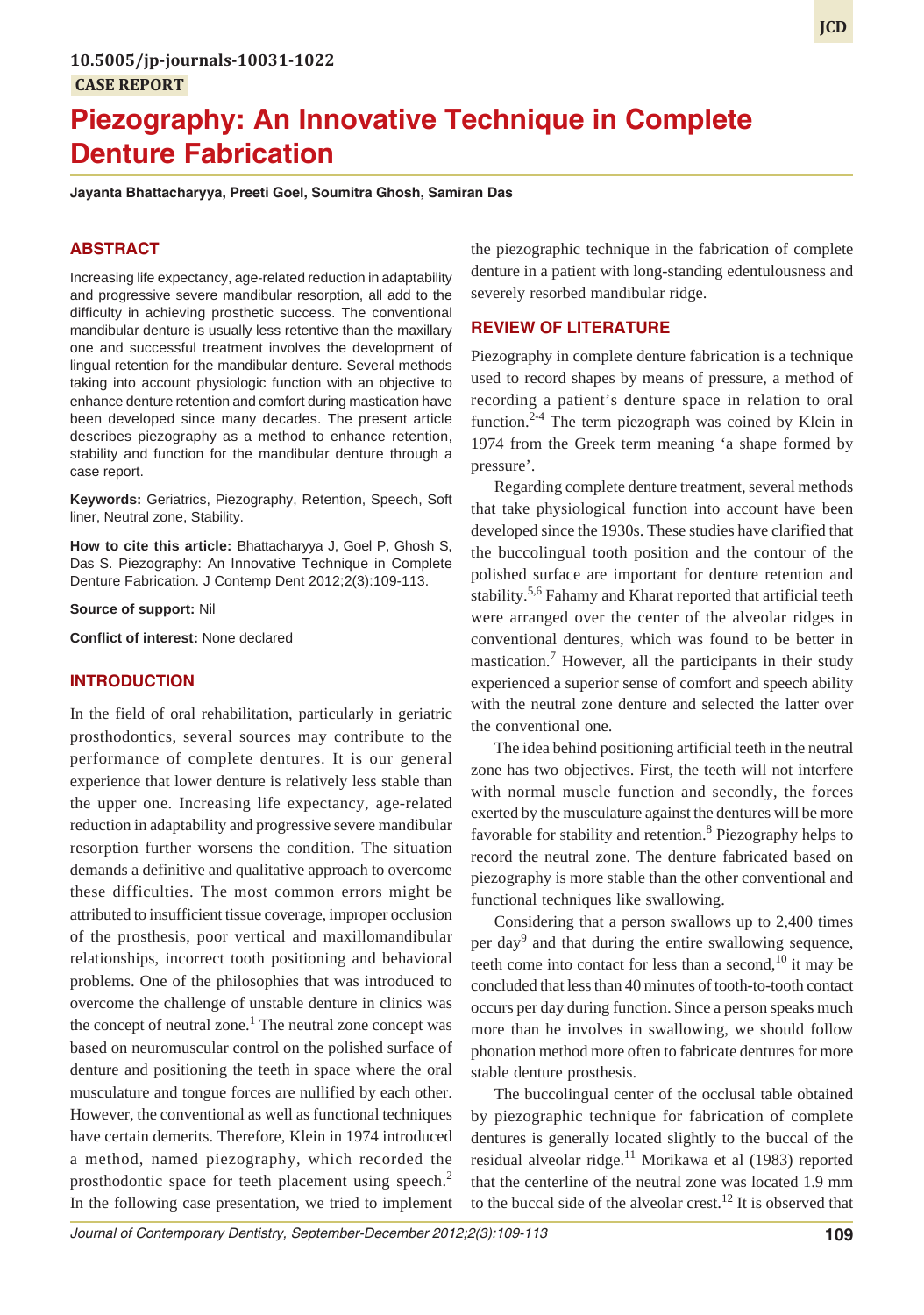longer the period of edentulousness, the more buccally located the neutral zone was from the crest of the alveolar ridge.13 The piezographic techniques employ silicon-based soft liners which are quite advantageous due to suitable viscoelastic property, ample working and setting time, ability to be injected gradually over several applications and easy to handle and work over patient.<sup>14</sup>

Although this technique can be used for all patients requiring a complete denture, there are specific situations where piezography helps fabricate a more stable and retentive prosthesis. Patients with long period of edentulousness, having a severely resorbed lower ridge are most benefited by this technique. Concave foundation of lower bones, compromised earlier denture and elderly patients are also good candidates for this method. Several advantages exist with this technique. As speech is employed for recording the denture space, the patients can practice before the impression is taken. The procedure is easy to understand, especially for the elderly. It is easy to inspect for proper oral function while the patients pronounce the phonemes and allows precise placement of artificial teeth.

# **CASE REPORT**

An elderly male patient aged 60 years, came to the Department of Prosthodontics, Guru Nanak Institute of Dental Sciences and Research, with the chief complaint of loss of all his teeth and inability to chew. On oral examination it was seen that the patient had a severely resorbed mandibular ridge, loss of vertical dimension, collapse of facial profile and loss of muscle tonicity. Lack of nutrition was evident due to inability to chew food properly. Conventional method was not considered and we decided to implement piezographic technique to manage the case.

Piezography is a technique used to record shapes by means of pressure for recording a patient's denture space in relation to oral function. It involves introduction of a moldable material into the mouth to allow unique shaping by various functional muscle forces. Speech is employed in the registration of the denture space by this technique.

The preliminary steps were performed following the standard procedures. Primary and final impressions were made for both the maxillary and mandibular ridges. Occlusal rims were fabricated. The upper rim was adjusted parallel to the Camper's line and 2 mm visibility was established. $3$ The vertical dimension both at occlusion and at rest was recorded. A freeway space of 2 mm was maintained. The wax rim and cast assembly were mounted on a mean value articulator. The piezographic method was carried out from this position onwards. Since the technique was based on phonetics, the patient was made to practice pronouncing certain phonemes before it was actually implemented. The

speech exercise helped mold the material that was inserted in the mouth providing the prosthodontic space. The patient was asked to say 'SIS' four times followed by a strong 'TO' in order to obtain the posterior molding. Anterior piezography was obtained by asking the patient to pronounce T, D, M, P five times in a sequence clearly and vigorously. Once satisfied about the clarity of speech, we proceeded with the next step.

Next, the mandibular rim was removed from the cast and a stabilized base plate was fabricated from self-cure acrylic resin. Grooves were made on the external surface so that the moldable material can adhere to the acrylic (Fig. 1). A silicon-based self-polymerizing soft liner was used (Ufi Gel P, Voco Dental). Prior to placement of the base plate in the mouth, silicon adhesive was applied on top of the base plate for better adhesion. The maxillary rim was placed in the mouth. Upper anterior teeth were arranged so that it improved his speech during the pronunciation of phonemes (Fig. 2). Initially, the soft liner was first placed on the right side and the patient was instructed to pronounce the phonemes (Fig. 3). Once the material set, the piezographic record was checked and the same was done for the left side (Fig. 4). After the posterior dam was obtained, moldable material was placed anteriorly and the patient was asked to say 'TDMP'. The final dam was kept on the mandibular cast and inspected (Figs 5 and 6). Excess was removed with a knife and adjusted to the required height.

Analyzing piezography, it was noted that the lateral border of the tongue had created its impression on the dam. A similar observation was recorded for the apex of the tongue, which indicated its excursion and occupied space. Piezography of the vestibular part showed the muscular action of both the masseter and the buccinator muscles, which gave information about the available space for the posterior teeth arrangement and about the anterior teeth inclination.



**Fig. 1:** Retentive grooves on acrylic for the moldable material

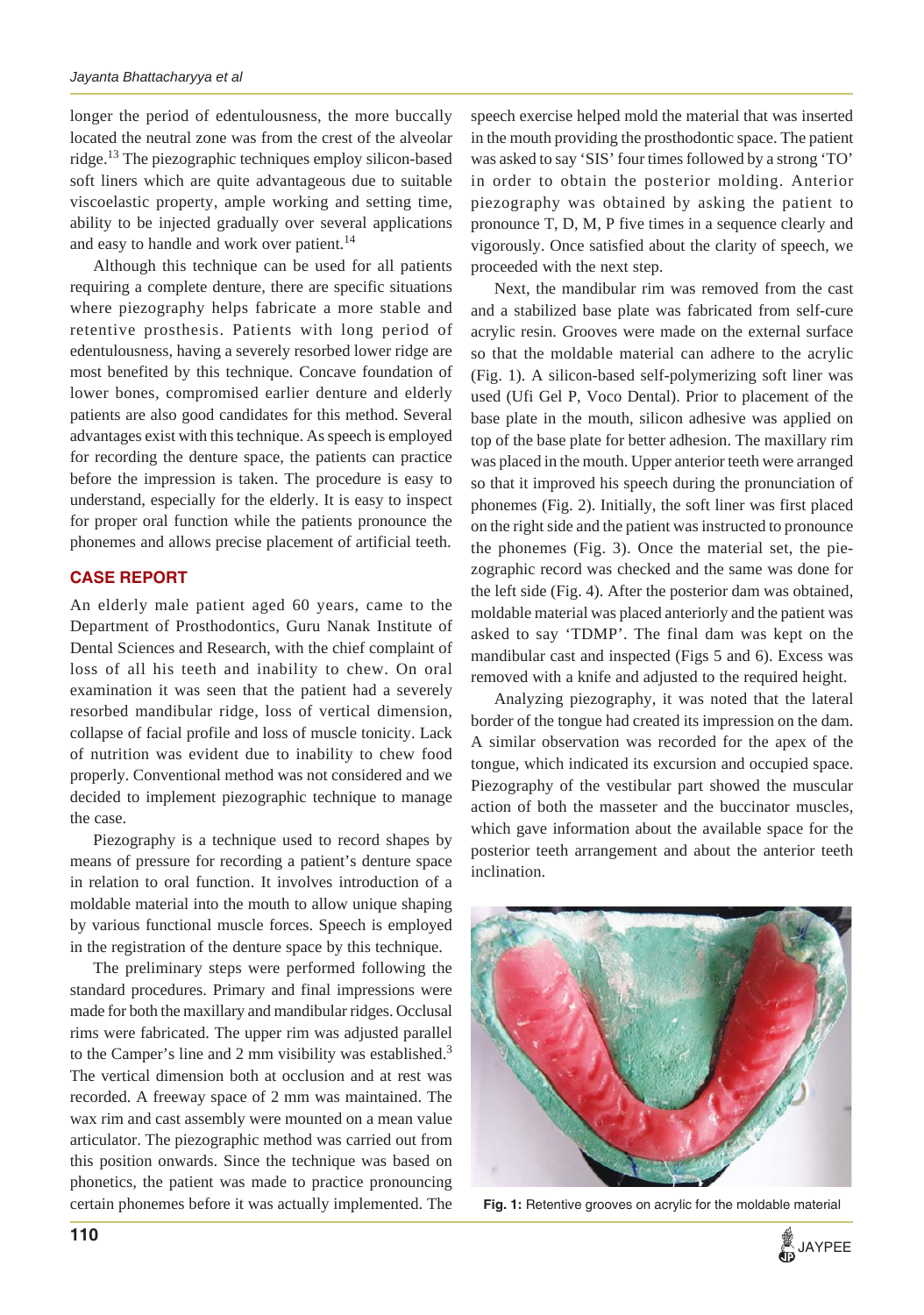



**Fig. 2:** Upper anterior teeth were arranged in a way that patient's phoneme pronunciation was improved



**Fig. 5:** Material molded anteriorly



**Fig. 3:** Soft liner added on the right side of the plate



**Fig. 6:** Final dam kept on the mandibular cast and excess removed with a knife



**Fig. 4:** Soft liner added on the left side of the plate

The exact neutral zone space was obtained with this method. The main objective being to convert this record into usable space for arranging teeth, a silicon index was fabricated over the mandibular cast. Grooves were placed

on the land area (two right and left side, one anteriorly) so that the index could be repositioned. Silicon putty material was mixed and index was made by adapting around the piezograph on outer and inner sides (Fig. 7).

After the dam was removed, the void was filled with molten wax to obtain a new wax rim (Fig. 8). The wax rim was adjusted to the predetermined vertical dimension and placed in the articulator. The posterior teeth were now arranged in the newly obtained space (Fig. 9). The waxed up teeth arrangement was tried in and esthetics and speech was adjusted and corrected. Dentures were finally fabricated and inserted after correcting processing errors (Fig. 10) Occlusion was satisfactory. Facial profile improved drastically (Fig. 11) and the denture was stable functionally.

# **CONCLUSION**

Piezographic method for complete mandibular denture construction provides the patient with a great degree of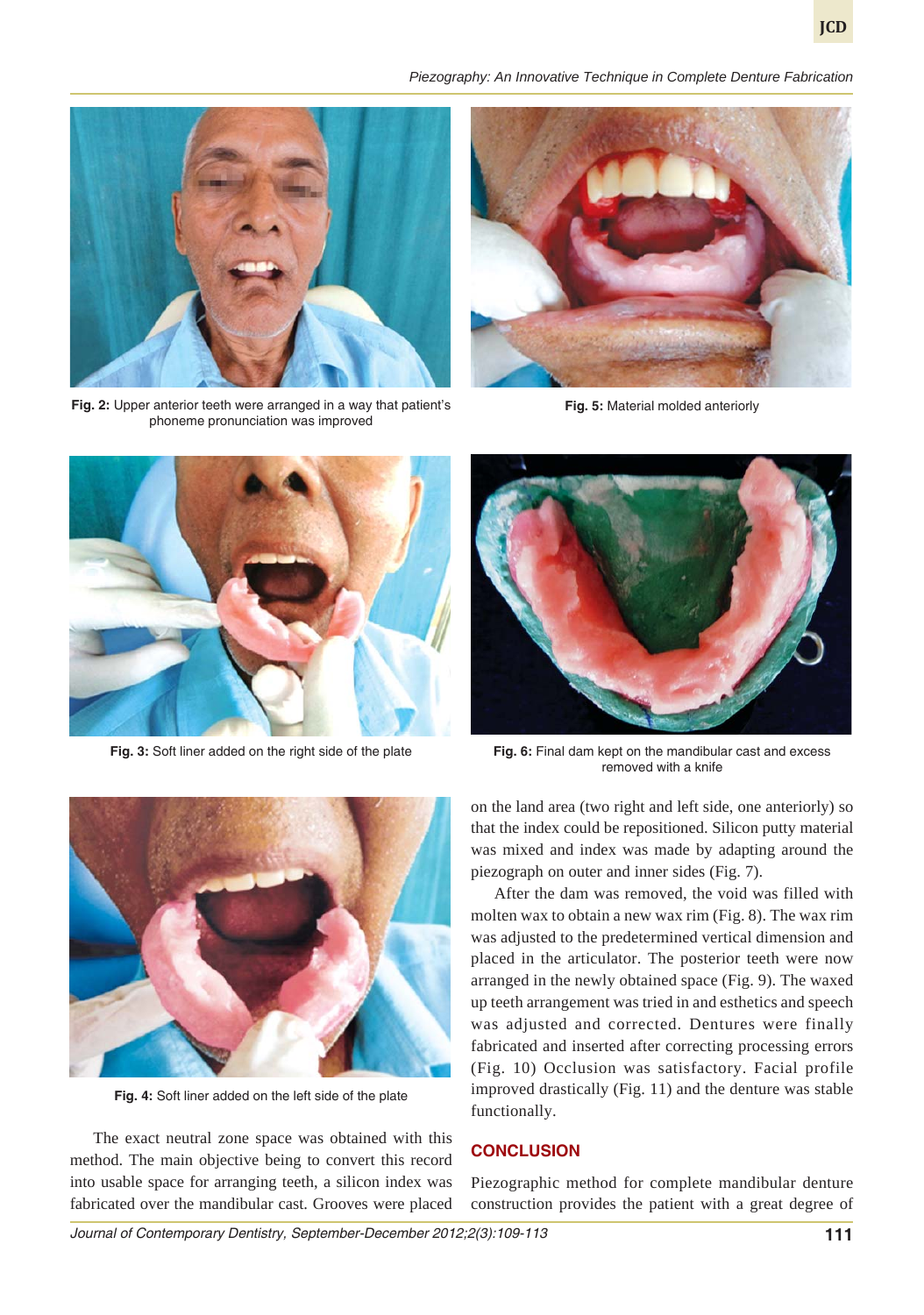

**Fig. 7:** Silicon putty index fabricated **Fig. 10:** Final denture insertion done



**Fig. 8:** Dam was removed and void was filled with molten wax to obtain a wax rim





**Fig. 11:** Patient's esthetics improved drastically



**Fig. 9:** Posterior teeth arranged according to newly obtained space

comfort and confidence. It results in creating favorable contours on the polished surfaces, especially for lower complete dentures. When bone resorption is significant, as generally noted in elderly patients, this technique allows for functional stability and facilitates adaptation to the new prosthesis.

Thus, it can be concluded that providing a lower denture with a piezographically produced lingual surface enhances its retentive ability over a conventional design. It seems reasonable to maximize the retentive potential with oblique sublingual polished surfaces and minimize the adaptive demand, particularly for older patients, by using a piezographic technique which not only 'customizes' contours and precludes overextension, but also helps arrange teeth for maximum comfort, function and esthetics.

## **REFERENCES**

- 1. Fish EW. Principles of full denture prosthesis (1st ed). London: John Bale Sons and Danielson 1933:55-56.
- 2. Klein P. Piezography: Dynamic modeling of prosthetic volume. Actual Odontostomatol (Paris) 1974:28;266-76.
- 3. Monteith B. Evaluation of a cephalometric method of occlusal plane orientation for complete dentures. J Prosthet Dent 1986:55; 64-69.
- 4. Mersel A. Morphologic comparison of two neutral zone impression techniques: A pilot study. Gerodontology 1989:8(3); 79-81.
- 5. Lott F, Levin B. Flange technique: An anatomic and physiologic approach to increased retention, function, comfort, and appearance of dentures. J Prosthet Dent 1966;16:394-413.